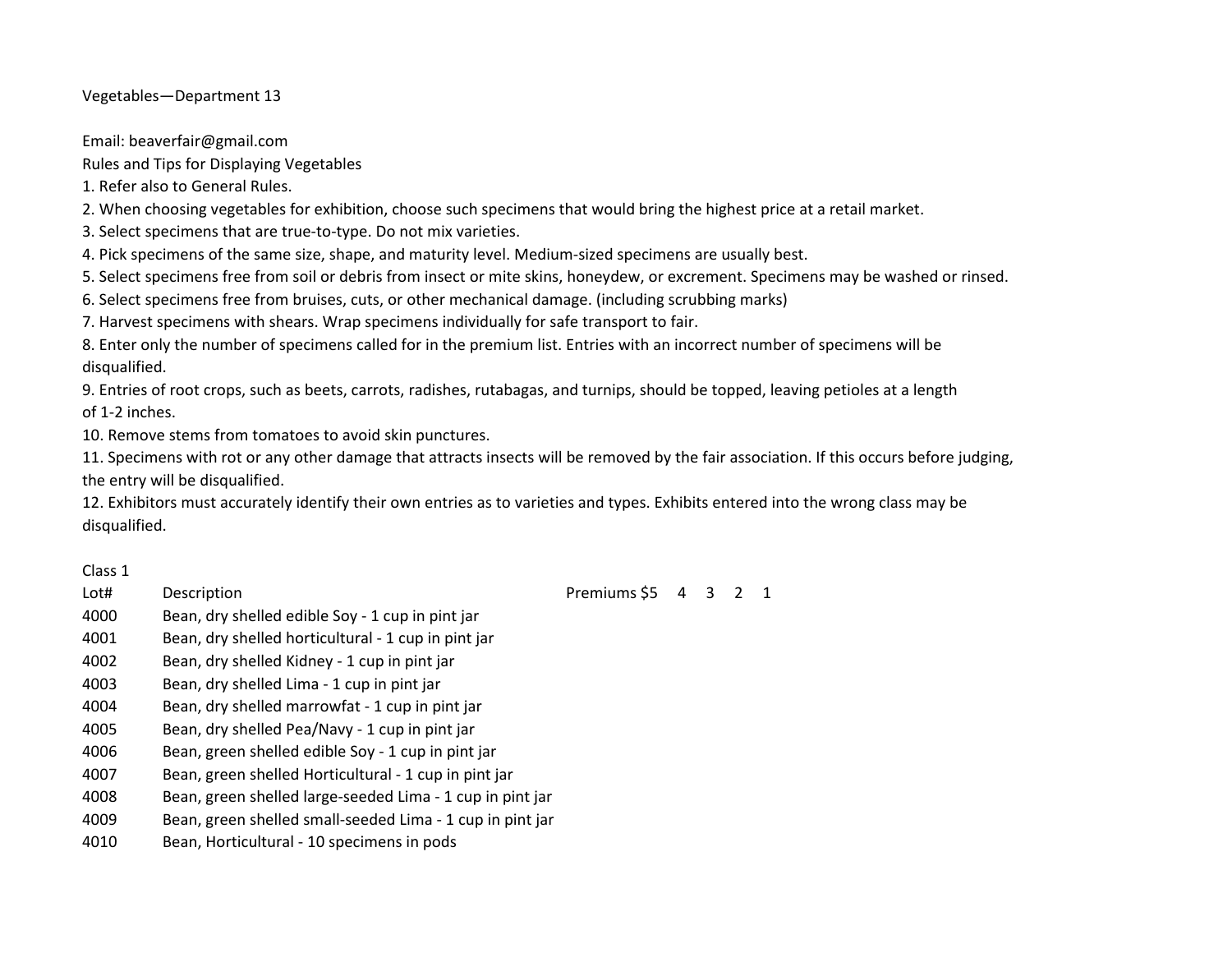| 4011 | Bean, large-seeded Lima - 10 specimens in pods           |
|------|----------------------------------------------------------|
| 4012 | Bean, small-seeded Lima - 10 specimens in pods           |
| 4013 | Bean, flat green - 10 specimens in pods                  |
| 4014 | Bean, round green - 10 specimens in pods                 |
| 4015 | Bean, flat yellow wax - 10 specimens in pods             |
| 4016 | Bean, round yellow wax - 10 specimens in pods            |
| 4017 | Bean, flat purple - 10 specimens in pods                 |
| 4018 | Bean, round purple - 10 specimens in pods                |
| 4019 | Bean, any other type - 10 specimens in pods              |
| 4022 | Beet, globe-shaped - 5 specimens (topped)                |
| 4023 | Beet, half-long - 5 specimens (topped)                   |
| 4024 | Beet, long Lutz-type - 5 specimens (topped)              |
| 4026 | Broccoli-1 large head - 5 specimens (topped)             |
| 4027 | Brussels Sprouts - 10 specimens                          |
| 4028 | Cabbage, Chinese type - 1 Head                           |
| 4029 | Cabbage, pointed type - 1 Head                           |
| 4030 | Cabbage, round type - 1 Head                             |
| 4031 | Cabbage, flat type - 1 Head                              |
| 4032 | Cabbage, Red type - 1 Head                               |
| 4033 | Cabbage, Savoy type - 1Head                              |
| 4036 | Carrots, round or other miniature - 5 specimens (topped) |
| 4037 | Carrots, half-long - 5 specimens (topped)                |
| 4038 | Carrots, long - 5 specimens (topped)                     |
| 4040 | Cauliflower, purple types - 1 Head                       |
| 4041 | Cauliflower, white types - 1 Head                        |
| 4043 | Celery - 1 plant in soil in container                    |
| 4044 | Corn, white sweet - 5 ears with husk on                  |
| 4045 | Corn, yellow sweet - 5 ears with husk on                 |
| 4046 | Corn, bicolor sweet - 5 ears with husk on                |
| 4050 | Cucumber, pickling type (< 3") - 5 specimens             |
| 4051 | Cucumber, pickling type (>3") - 5 specimens              |
| 4052 | Cucumber, slicing type - 5 specimens                     |
| 4053 | Cucumber, European type                                  |
| 4156 | Eggplant, oval or bell - shaped - 1 specimen             |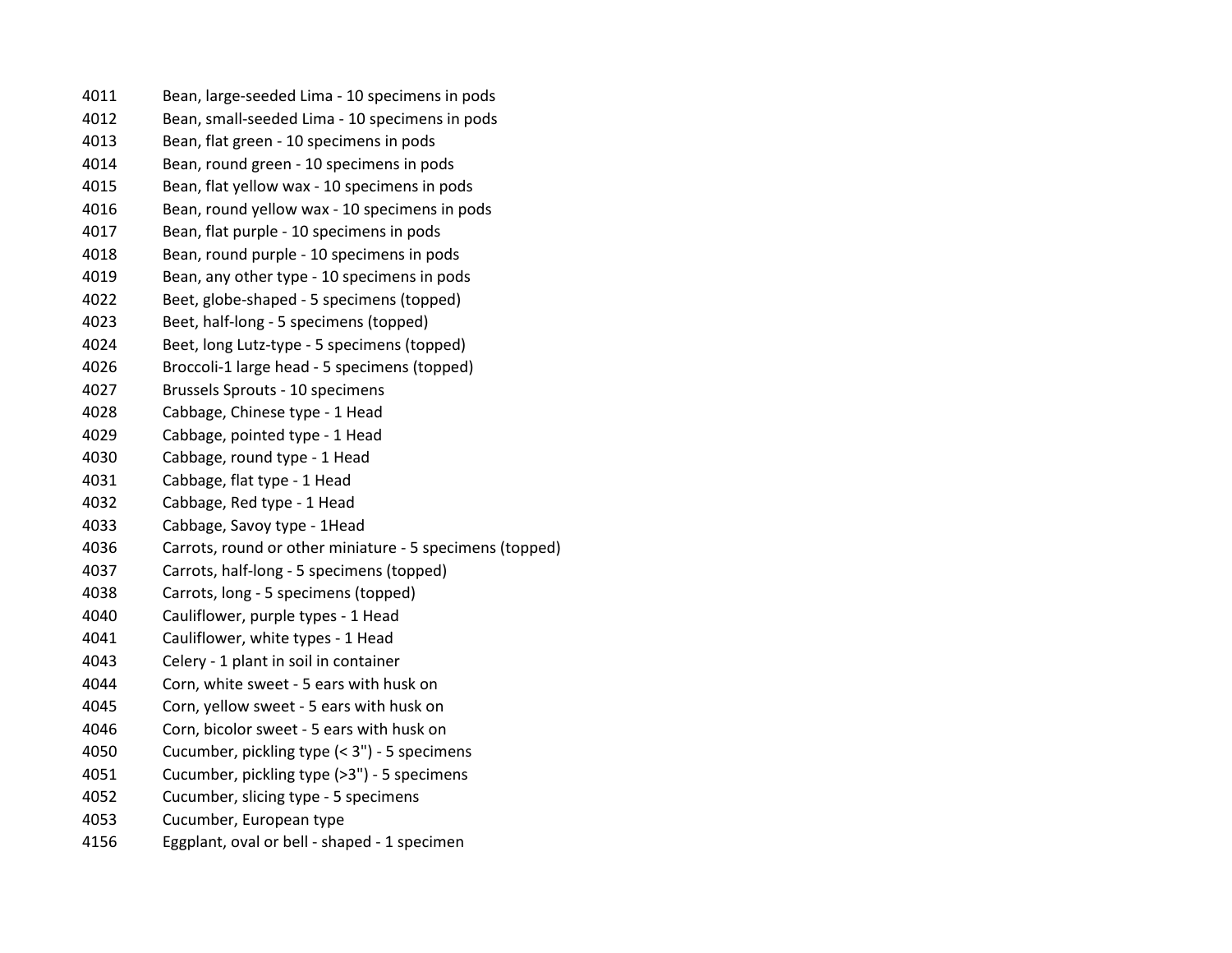| 4157 | Eggplant, cylindrical - 1 specimen                    |
|------|-------------------------------------------------------|
| 4158 | Eggplant, egg-shaped - 1 specimen                     |
| 4060 | Endive(Escarole), broad-leaved type - 1 plant in soil |
| 4061 | Endive, curly leaf-type - 1 plant in soil             |
| 4063 | Garlic - 2 bulbs                                      |
| 4065 | Gourds, apple shaped - 2 specimens                    |
| 4066 | Gourds, ball-shaped - 2 specimens                     |
| 4067 | Gourds, bottle or bird house type - 2 specimens       |
| 4068 | Gourds, Crown of Thorns type - 2 specimens            |
| 4069 | Gourds, pear or spoon shaped - 2 specimens            |
| 4070 | Gourds, swan or goose type - 2 specimens              |
| 4071 | Gourds, warted - 2 specimens                          |
| 4072 | Gourds, winged types - 2 specimens                    |
| 4073 | Gourds, any other type-2 specimens                    |
| 4074 | Gourds, mixed - 2 specimens                           |
| 4075 | Gourd - display of 5 or more varieties                |
| 4079 | Herb collection - display of 6 or more kinds          |
| 4080 | Horseradish - 3 roots of 1" minimum diameter          |
| 4081 | Kale - 1 plant in soil                                |
| 4082 | Kohlrabi - 2 specimens                                |
| 4083 | Leek - 5 stalks                                       |
| 4084 | Lettuce, Butter-head type -1 plant in soil            |
| 4085 | Lettuce, Crisp head type - 1 plant in soil            |
| 4086 | Lettuce, leaf type -1 plant in soil                   |
| 4088 | Muskmelon, (6" diameter or >) - 1 specimen            |
| 4089 | Muskmelon, (< 6" diameter) -1 specimen                |
| 4090 | Melon, other specialty types - 1 specimen             |
| 4092 | Okra - 5 specimens                                    |
| 4093 | Onion, bottle-type - 5 specimens                      |
| 4094 | Onion, red flat -5 specimens                          |
| 4095 | Onion, red globe - 5 specimens                        |
| 4096 | Onion, Sweet Spanish type -5 specimens                |
| 4097 | Onion, white flat - 5 specimens                       |
| 4098 | Onion, white globe - 5 specimens                      |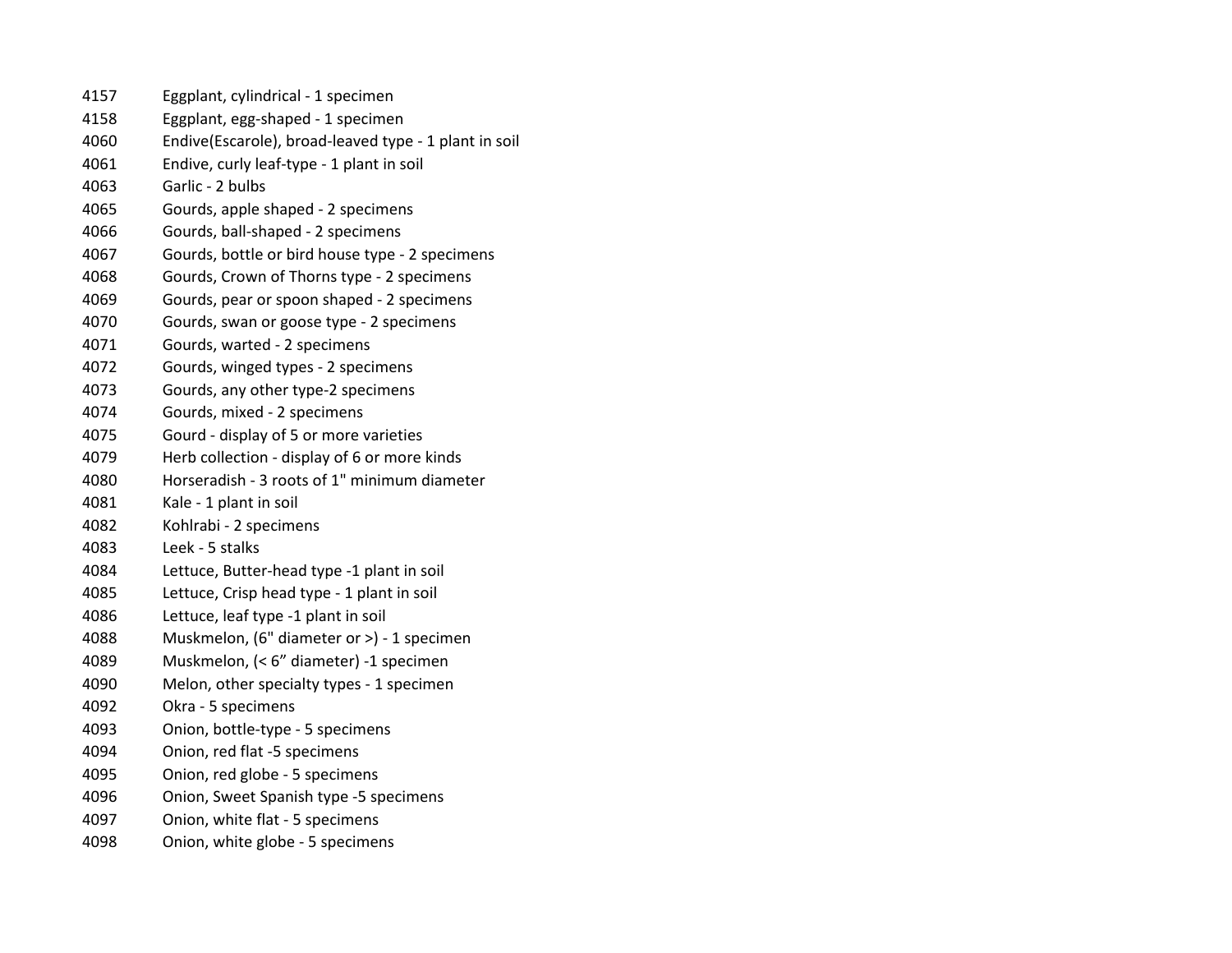- Onion, yellow flat 5 specimens
- Onion, yellow globe 5 specimens
- Onion, green bunching 5 specimens (cleaned and trimmed)
- Onion, multiplier sets 1 pint
- Onion sets, red varieties 1 pint
- Onion sets, white varieties 1 pint
- Onion sets, yellow varieties 1 pint
- Parsley, curly-leafed type -2 bunches in water
- Parsley, plain type 2 bunches in water
- Parsnips -5 roots (topped)
- Peas 10 specimens, in pods
- Pepper, green Pimento 5 specimens
- Pepper, red Pimento -5 specimens
- Pepper, green bull-nose or bell types -2 specimens
- Pepper, red bull nose or bell types 2 specimens
- Pepper, yellow bull-nose or bell types -2 specimens
- Pepper, thin-flesh green 5 specimens
- Pepper, thin-flesh red -5 specimens
- Pepper, thin-flesh yellow 5 specimens
- Pepper, purple bull-nose or bell types -2 specimens
- Pepper, Pointed types, any color 5 specimens
- Pepper, other sweet types 5 specimens
- Pepper, hot, Cayenne types 5 specimens
- Pepper, hot, Chili types 5 specimens
- Pepper, hot, Habanera types 5 specimens
- Pepper, hot, Jalapeno types 5 specimens
- Pepper, hot, round cherry types 5 specimens
- Pepper, hot, Scotch bonnet types 5 specimens
- Pepper, hot, wax types 5 specimens
- Pepper, other hot types 5 specimens
- Potato, 'Chippewa'- 5 tubers
- Potato, 'Irish Cobbler'- 5 tubers
- Potato, 'Katahdin' 5 tubers
- Potato, 'Kennebec' 5 tubers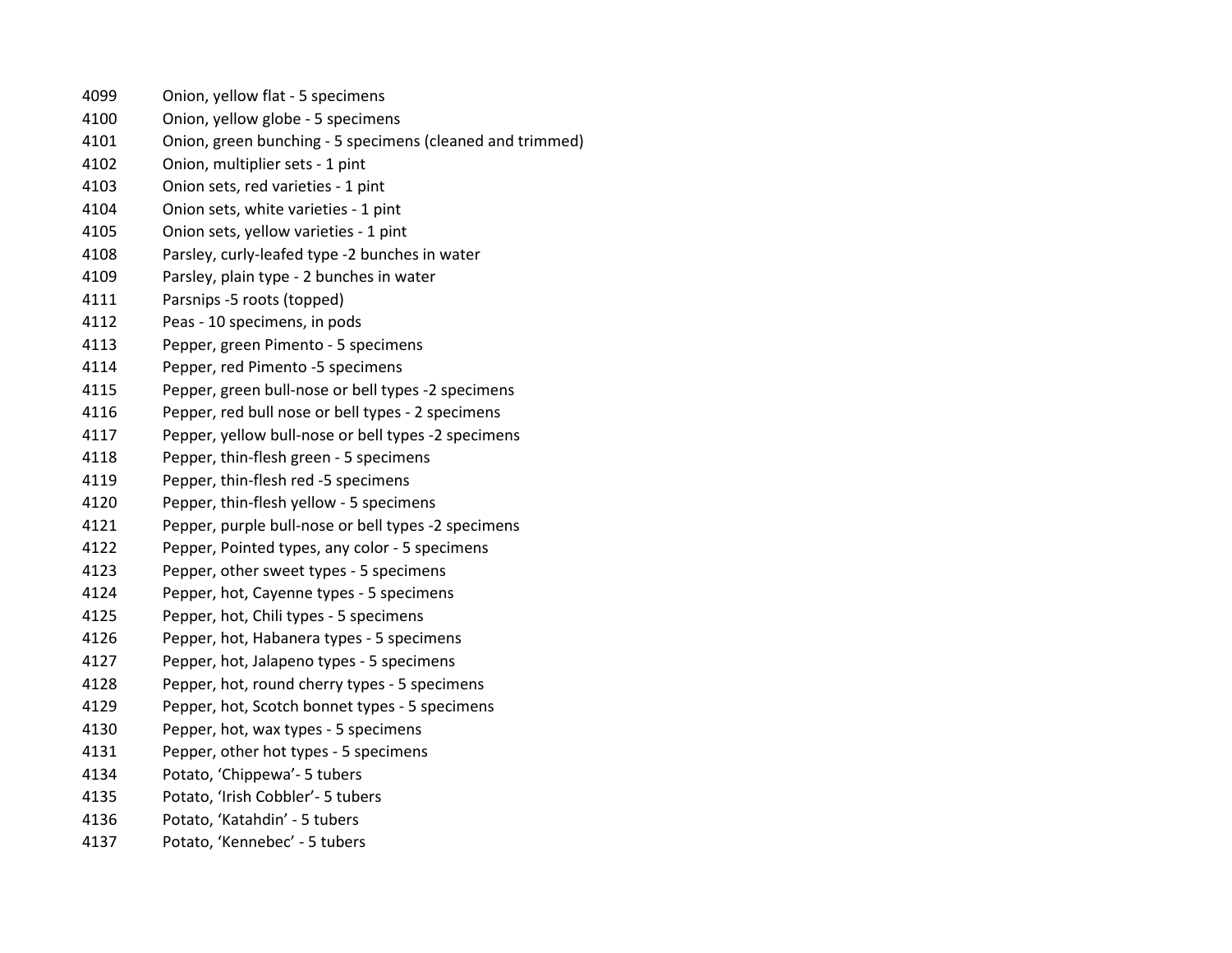| 4138 | Potato, red 'Norland' - 5 tubers                   |
|------|----------------------------------------------------|
| 4139 | Potato, red 'Pontiac' - 5 tubers                   |
| 4140 | Potato, 'Rural Russet' - 5 tubers                  |
| 4141 | Potato, 'Sebago' - 5 tubers                        |
| 4142 | Potato, 'Superior' - 5 tubers                      |
| 4143 | Potatoes, 'Yukon Gold'- 5 tubers                   |
| 4144 | Potatoes, other varieties - 5 tubers               |
| 4147 | Pumpkin, miniature (4" or <) -1 specimen           |
| 4148 | Pumpkin, decorator type (up to 3 lbs) - 1 specimen |
| 4149 | Pumpkin, decorating type (4-9 lbs) - 1 specimen    |
| 4150 | Pumpkin, decorator type (10 lbs or >) - 1 specimen |
| 4151 | Pumpkin, Small sugar pie - 1 specimen              |
| 4152 | Pumpkin, winter neck - 1 specimen                  |
| 4153 | Pumpkin, large single specimen (inc weight on tag) |
| 4154 | Pumpkin, flat type - 1 specimen                    |
| 4155 | Pumpkin, white - 1 specimen                        |
| 4159 | Radish, black winter - 5 specimens                 |
| 4160 | Radish, Small round - 5 specimens                  |
| 4161 | Radish, White icicle - 5 specimens                 |
| 4164 | Rhubarb, any variety -5 stalks tied together       |
| 4165 | Rutabaga, any variety, topped - 3 specimens        |
| 4166 | Squash, scallop or Patty Pan type - 1 specimen     |
| 4167 | Squash, Cocozelle - 1 specimen                     |
| 4168 | Squash, crookneck - 1 specimen                     |
| 4169 | Squash, straight neck - 1 specimen                 |
| 4170 | Squash, green Zucchini - 1 specimen                |
| 4171 | Squash, yellow zucchini - 1 specimen               |
| 4172 | Squash, spaghetti type - 1 specimen                |
| 4173 | Squash, acorn type - 1 specimen                    |
| 4174 | Squash, Boston Marrow/Delicious type - 1 specimen  |
| 4175 | Squash, Buttercup - 1 specimen                     |
| 4176 | Squash, Butternut - 1 specimen                     |
| 4177 | Squash, Hubbard - 1 specimen                       |
| 4178 | Squash, Mammoth - 1 specimen                       |